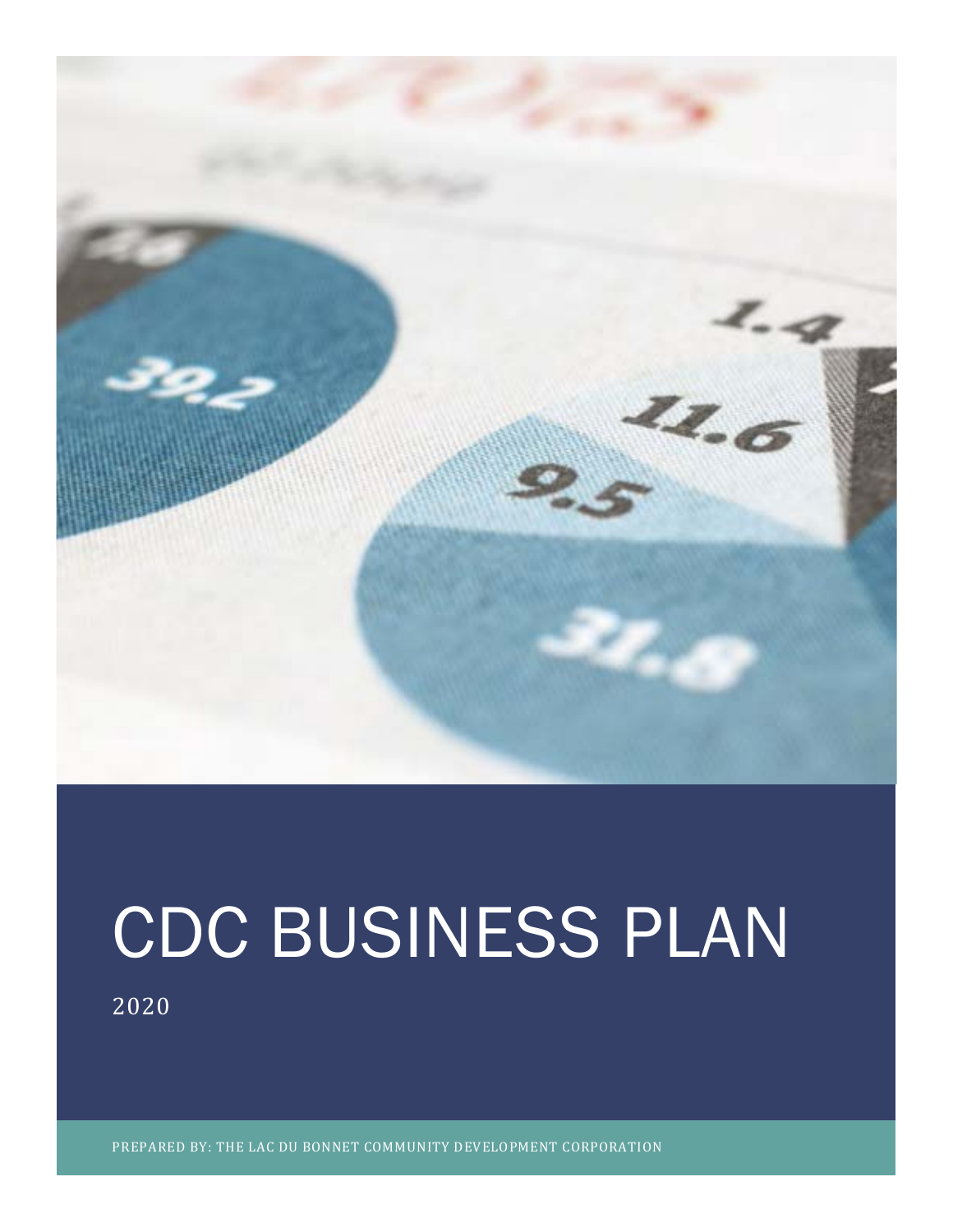#### Contents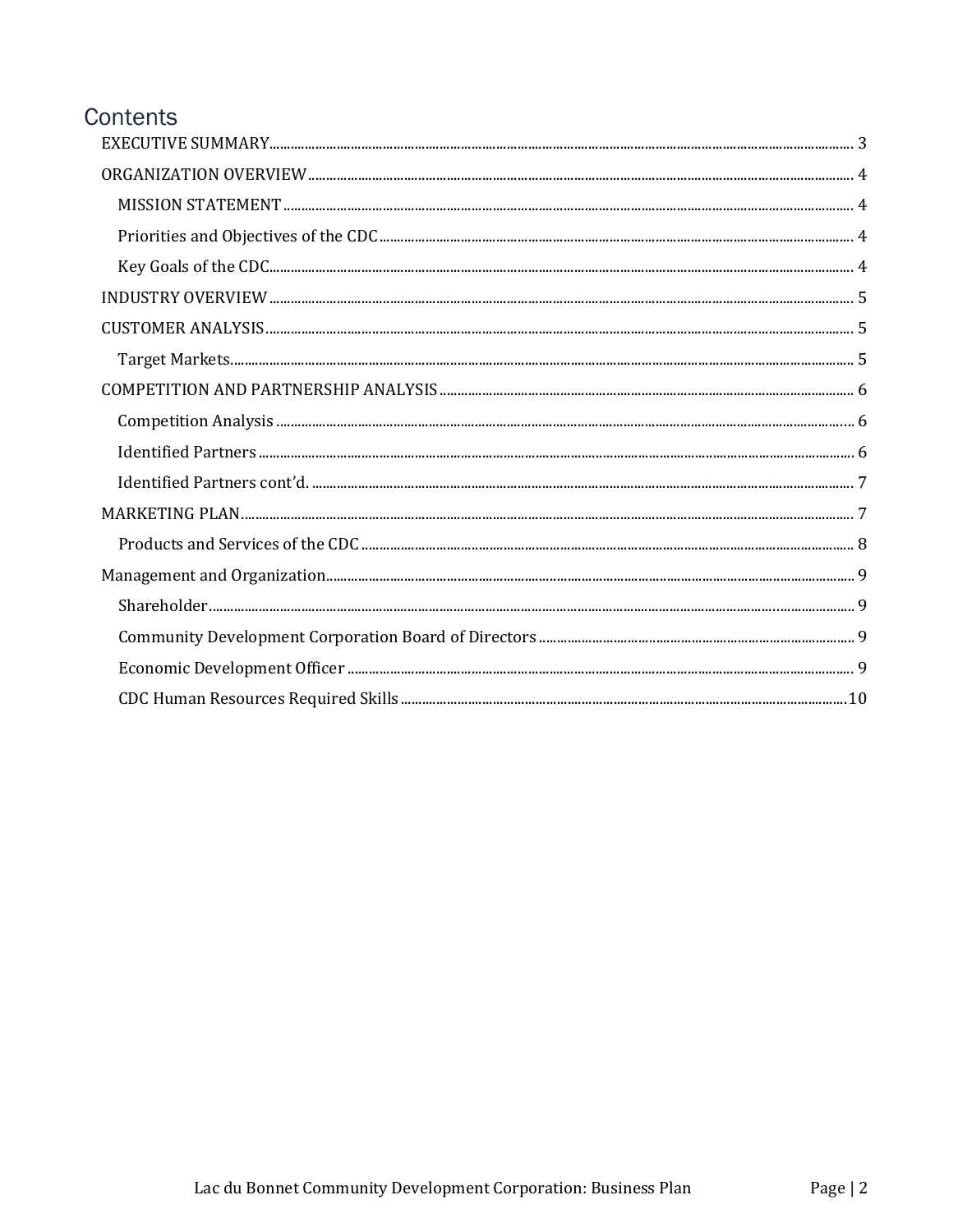# <span id="page-2-0"></span>**EXECUTIVE SUMMARY**

The Lac du Bonnet Community Economic Development Corporation (CDC) exists to foster social, environmental, and economic development within the Rural Municipality of Lac du Bonnet by diversifying and growing the local economy, creating employment opportunities; increasing tourism, and improving services.

The CDC will work with its Shareholder to achieve its economic goals. The CDC can spearhead the development of projects and programs to encourage business development and support the RM of Lac du Bonnet; undertake marketing and branding initiatives to attract and retain residents, investors, and tourists to the area; and collaborate with its partners to plan and develop the future vision for the RM of Lac du Bonnet.

The RM of Lac du Bonnet's neighbouring communities, such as Pinawa and Beausejour-Brokenhead, have been developing for some time, with Community Development Organizations at the helm. The RM of Alexander is now following suit. A focus on economic development is essential for the RM of Lac du Bonnet to be competitive and take advantage of regional growth. The value of the CDC is to market the community to attract new investment and jobs, help new and existing businesses develop their business for competitiveness and growth, increase tourism and visitors to Lac du Bonnet.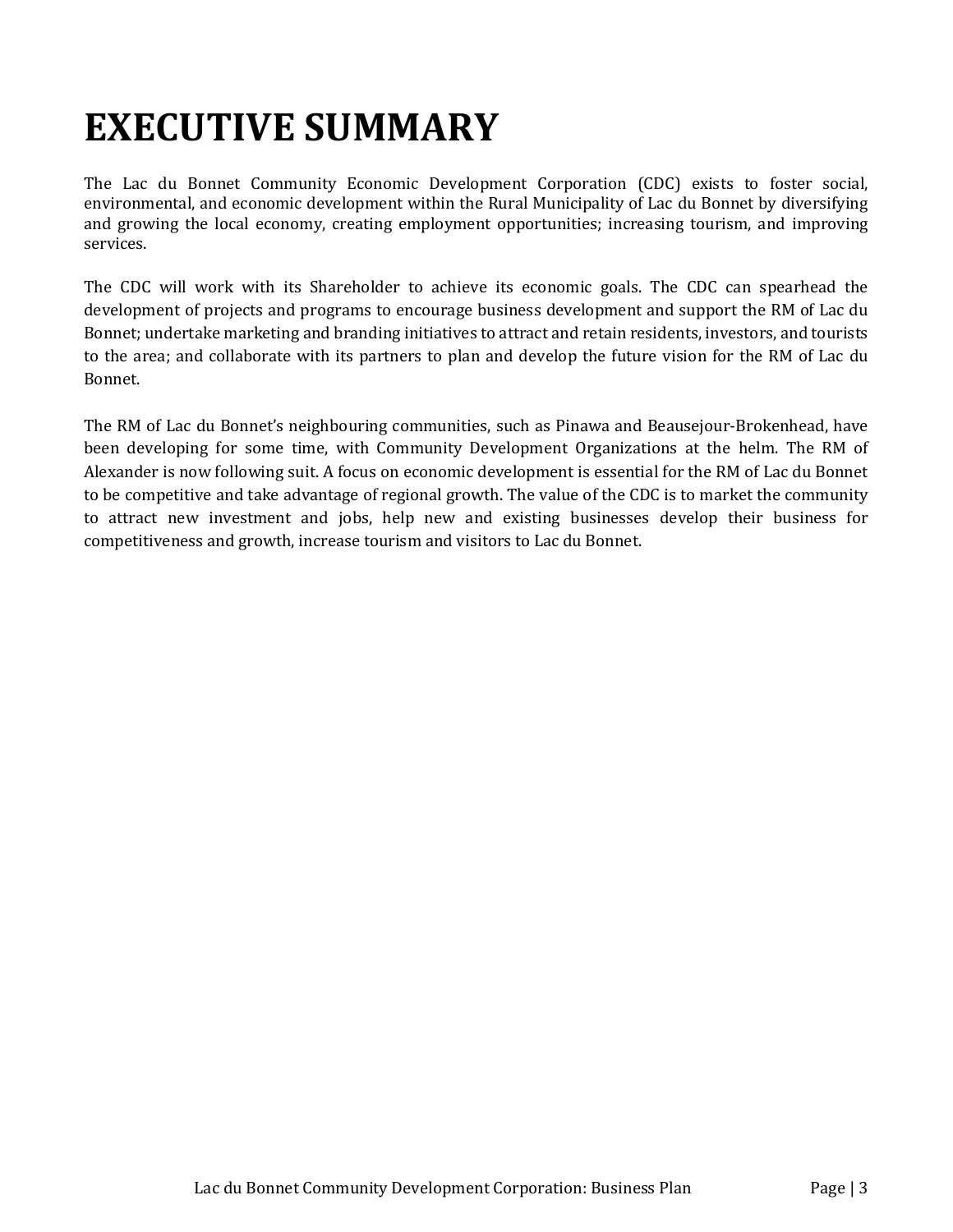# <span id="page-3-0"></span>**ORGANIZATION OVERVIEW**

Working with its Shareholder, and with the best interests of the community in mind, the CDC will work to position the Rural Municipality of Lac du Bonnet as the leader of Economic and Tourism growth and development in the area.

The CDC will develop projects and programs to encourage business development and support the RM of Lac du Bonnet; undertake marketing and branding initiatives to attract and retain residents, investors, and tourists to the area; and collaborate with its partners to develop and execute the future vision for the RM of Lac du Bonnet.

#### <span id="page-3-1"></span>*MISSION STATEMENT*

The CDC exists to foster social, environmental, and economic development within the Rural Municipality of Lac du Bonnet by diversifying and growing the local economy, creating employment opportunities, increasing tourism, and improving services.

#### <span id="page-3-2"></span>*PRIORITIES AND OBJECTIVES OF THE CDC*

The goals and objectives of the CDC will focus on four broad priorities, as developed from the Strategic Plan.

Priority 1: Marketing and Branding the Rural Municipality of Lac du Bonnet. Priority 2: Increase Tourism Visitors and Opportunities in the Rural Municipality of Lac du Bonnet. Priority 3: Market Retention and Expansion for the Rural Municipality of Lac du Bonnet. Priority 4: Sustainability of the CDC.

#### <span id="page-3-3"></span>*KEY GOALS OF THE CDC*

Based on the priorities of the CDC, and the elected council, ten Goals were established within the Strategic Plan. The CDC will produce and deliver many individual actions, tasks, and projects to fulfill the following outlined goals:

**Goal 1.1.** Promote the RM of Lac du Bonnet as a place to Live, Work, and Play

**Goal 1.2** Promote the RM of Lac du Bonnet as a place to Invest

**Goal 2.1** Develop the RM of Lac du Bonnet Tourism Brand

**Goal 2.2** Develop Tourism Products based on Local Assets

**Goal 2.3** Business Development within the Tourism Industry

**Goal 2.4** Support for Non-profit Organizations that Operate the Events and Tourism Assets

**Goal 3.1** Develop a Ten-year Economic Plan for the RM of Lac du Bonnet

**Goal 3.2** Develop Tools and Resources for Local Business

**Goal 3.3** Add Value to the Community and Build Trust

**Goal 3.4** Develop a Shop Local Culture

**Goal 4.1** Funding Sources for Operational Costs of the CDC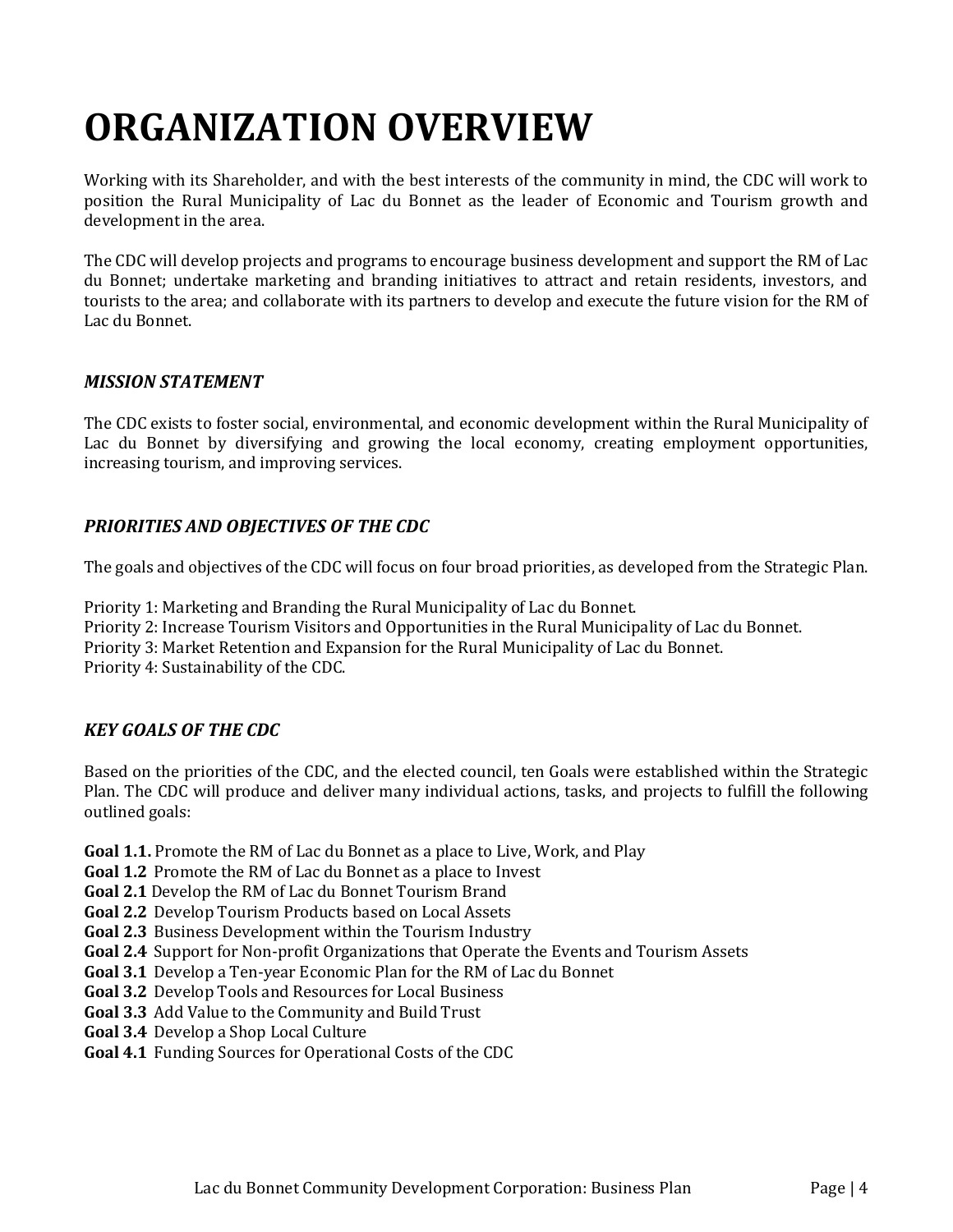# <span id="page-4-0"></span>**INDUSTRY OVERVIEW**

Community Economic Development is a community-driven process where communities identify and initiate their own solutions to economic, social, and environmental issues in order to build healthy and economically viable communities (Community Economic Development Handbook for Community Economic Development Corporations).

According to the Community Development Corporation (CDC) Manual 2017, the main reason to organize a CDC has been to:

- Organize for community economic development
- Create and retain jobs
- Stabilize or increase the local population base
- Take advantage of opportunities for small business development
- Mobilize community resources to solve issues facing the community, and
- Reinvest profits into the local economy

The report also states that communities that have not organized themselves for economic development have substantially reduced their chances for long-term economic growth and prosperity.

### <span id="page-4-1"></span>**CUSTOMER ANALYSIS**

#### <span id="page-4-2"></span>*TARGET MARKETS*

The CDC will focus on three distinct target markets; each can be identified, is targetable and is unique in the services they can receive from the CDC. Support for, and targeted communication to, these three target markets are essential to the growth of the RM of Lac du Bonnet.

**Entrepreneurs:** Current business owners who require services and resources for future development and growth as well as aspiring entrepreneurs and investors who can be encouraged and supported to establish new businesses and jobs in the RM of Lac du Bonnet.

**Visitors:** Tourists to the Eastman Region of the province are prime candidates for an introduction to the RM of Lac du Bonnet, the quality of life, and the development opportunities. Visitors can be turned into investors for the RM of Lac du Bonnet.

**Residents:** The RM residents are the stakeholders of the CDC. Meeting the needs of residents, while encouraging and promoting the RM Lac du Bonnet to potential new residents is essential for growth and development in the RM of Lac du Bonnet.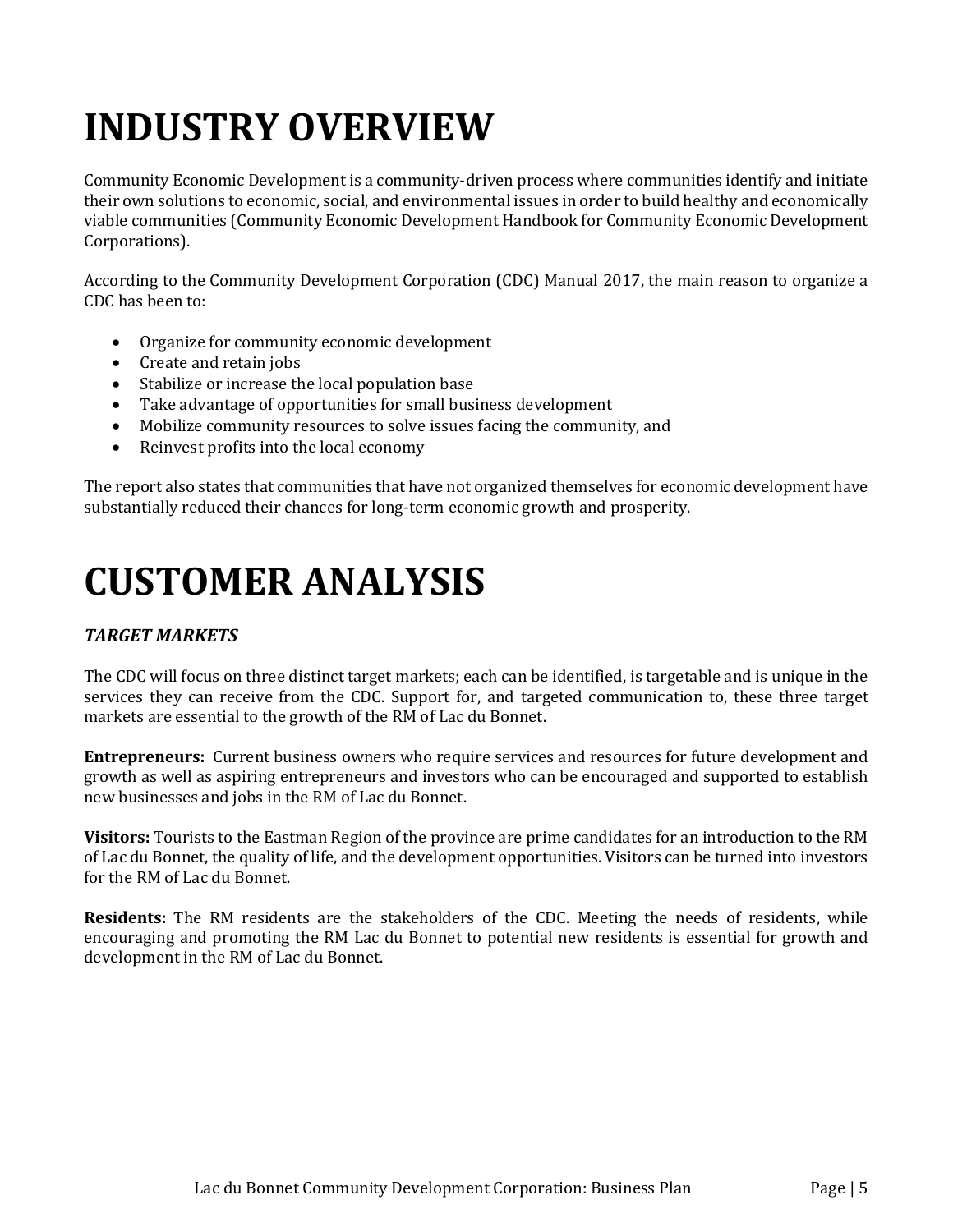### <span id="page-5-0"></span>**COMPETITION AND PARTNERSHIP ANALYSIS**

#### <span id="page-5-1"></span>*COMPETITION ANALYSIS*

While the CDC does not have traditional competitors, as private businesses do, the Rural Municipality of Lac du Bonnet does have competition for investment, tourism, and attracting professionals and residents. The RM of Lac du Bonnet is in direct competition with the surrounding communities. Beausejour-Brokenhead and Pinawa are in highly competitive positions while the Town of Lac du Bonnet and the RM of Alexander are less competitive but have the potential to become competitive if the right steps are taken. While each community is different, there are many similarities to rural communities and the quality of life.

The main advantage the competing communities have over the RM of Lac du Bonnet is the presence of an active Community Development Corporation to market and promote the community, attract investors and create opportunities within the community.

For the RM of Lac du Bonnet to regain and build its competitive edge, it must start working on multiple fronts to attract investors, market and promote the community and create opportunities for growth. The CDC can take a central role in working towards this development.

Furthermore, the CDC can work with the Rural Municipality, its partners, and staff to identify local needs, develop local opportunities, and champion the combined efforts to produce meaningful economic, social, and environmental impacts for the RM of Lac du Bonnet.

#### <span id="page-5-2"></span>*IDENTIFIED PARTNERS*

**Rural Municipality of Lac du Bonnet Council** – is the primary partner of the CDC and the vanguards of development and prosperity for the RM of Lac du Bonnet. The CDC will work in collaboration with the Council and Administration to reach the desired target goals of the Municipality.

**Surrounding Communities** – such as the Town of Lac du Bonnet, the RM of Alexander, Pinawa and Beausejour-Brokenhead offer many opportunities for regional growth and development. Partnering with these communities on initiatives to expand and grow the region will ensure that the RM of Lac du Bonnet takes advantage of regional growth.

**The Planning Office** – will be a crucial partner for the CDC because this office is at the forefront of development in Lac du Bonnet. Many inquiries about new businesses or new developments start at the Planning Office. Tapping into this resource will allow the CDC to introduce themselves and network with investors, and provide opportunities to work with them for the development of projects in the Municipality.

**Community Futures Winnipeg River** - will be a useful partner for the CDC because of their focus on regional development and projects. The CDC's relationship will ensure that RM of Lac du Bonnet's interests are represented in regional development.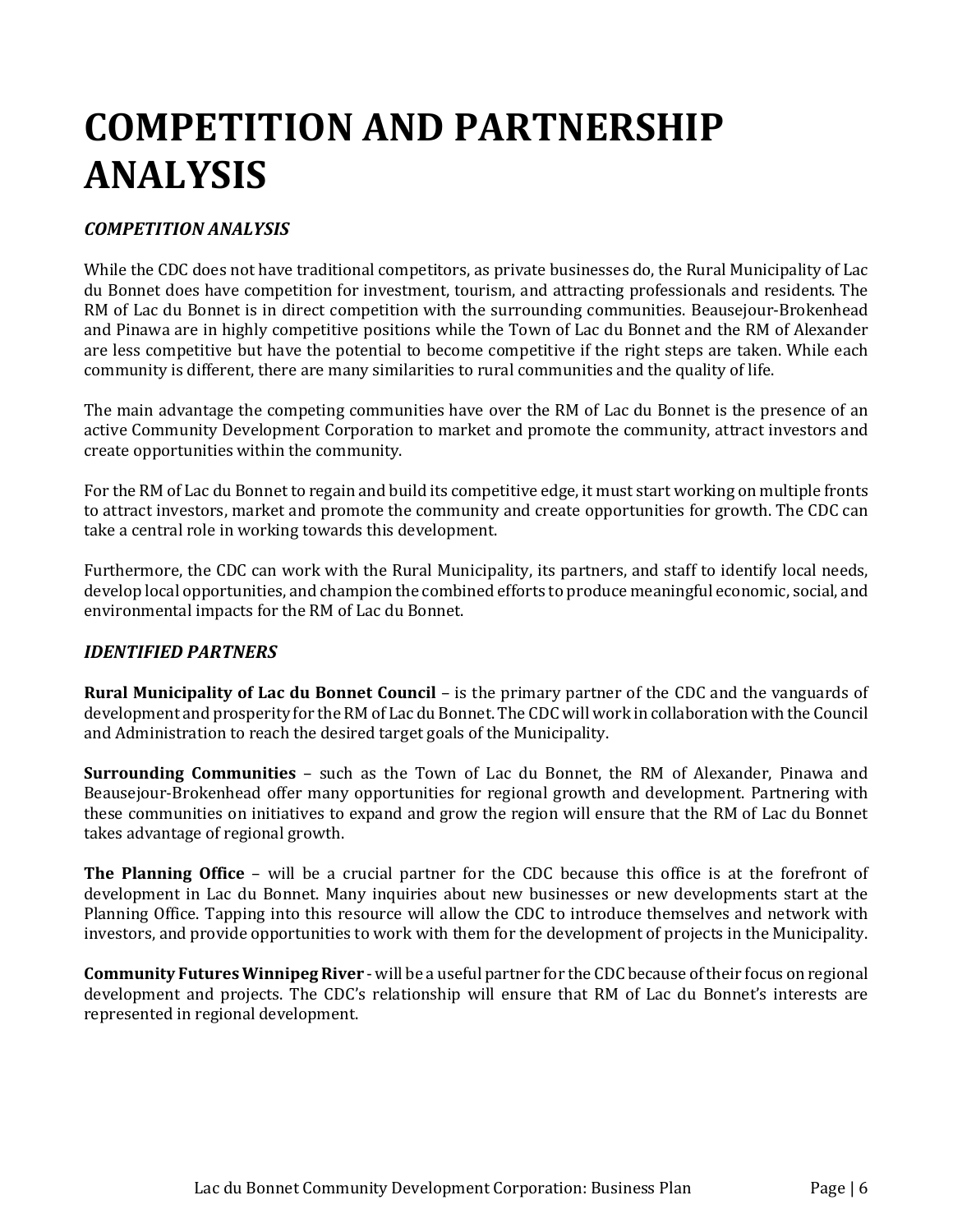#### <span id="page-6-0"></span>*IDENTIFIED PARTNERS CONT'D.*

**Tourism Partners** – as the CDC will play a key role in attracting visitors and increasing tourism in the RM of Lac du Bonnet, the CDC will work with Eastman Tourism and Travel Manitoba and will develop relationships with other tourism partners to further the tourism goals of the Municipality.

### <span id="page-6-1"></span>**MARKETING PLAN**

The CDC will develop, execute, and maintain a variety of marketing and communications plans that are directed to specific target markets as deemed necessary by the CDC. Through these plans, the CDC will distinguish the RM of Lac du Bonnet as a highly desired community to Live, Work, Play, and Invest.

The marketing campaigns will target the identified target markets (Entrepreneurs and Investors, Visitors, and Residents) and will work primarily to:

- Promote the RM of Lac du Bonnet as a highly desired place to Live, Work, Play, and Invest
- Build community awareness about the products and services offered by the CDC and the Municipality;
- Target and network with potential investors;
- Develop strong relationships with stakeholders, partners, residents, and investors; and,
- Communicate the growth plan effectively to the public.

To accomplish these objectives, the CDC will position itself and the Rural Municipality as the mainstream provider of services for business growth and development, community attractiveness and appeal, retention and attraction of investment in the RM of Lac du Bonnet.

While the Marketing Plans will vary, dependent on its assumed target market, the marketing mix throughout those plans will include a variety of mediums to direct potential clients, investors, residents, and visitors through the campaigns. The marketing mix will include, but is not limited to:

- Digital Marketing Paid Social Media Campaigns, Video Production, YouTube, Landing Pages
- Content Marketing Press Releases, Whitepapers, Blogging, Email, E-zine, E-newsletters
- In-Person Networking Conferences, Workshops, Seminars, Trade Shows
- Marketing Materials Business Cards, Postcards, Brochures, Signage, Newsletters, One-sheets
- Relationship Building Referrals, Networking Opportunities, Collaboration, Affiliated Links
- Social Media Marketing Social Media Channel Development and Use
- Traditional Advertising Direct Mail, Magazine, Newspaper
- Website Central "Hub" of all Information Generated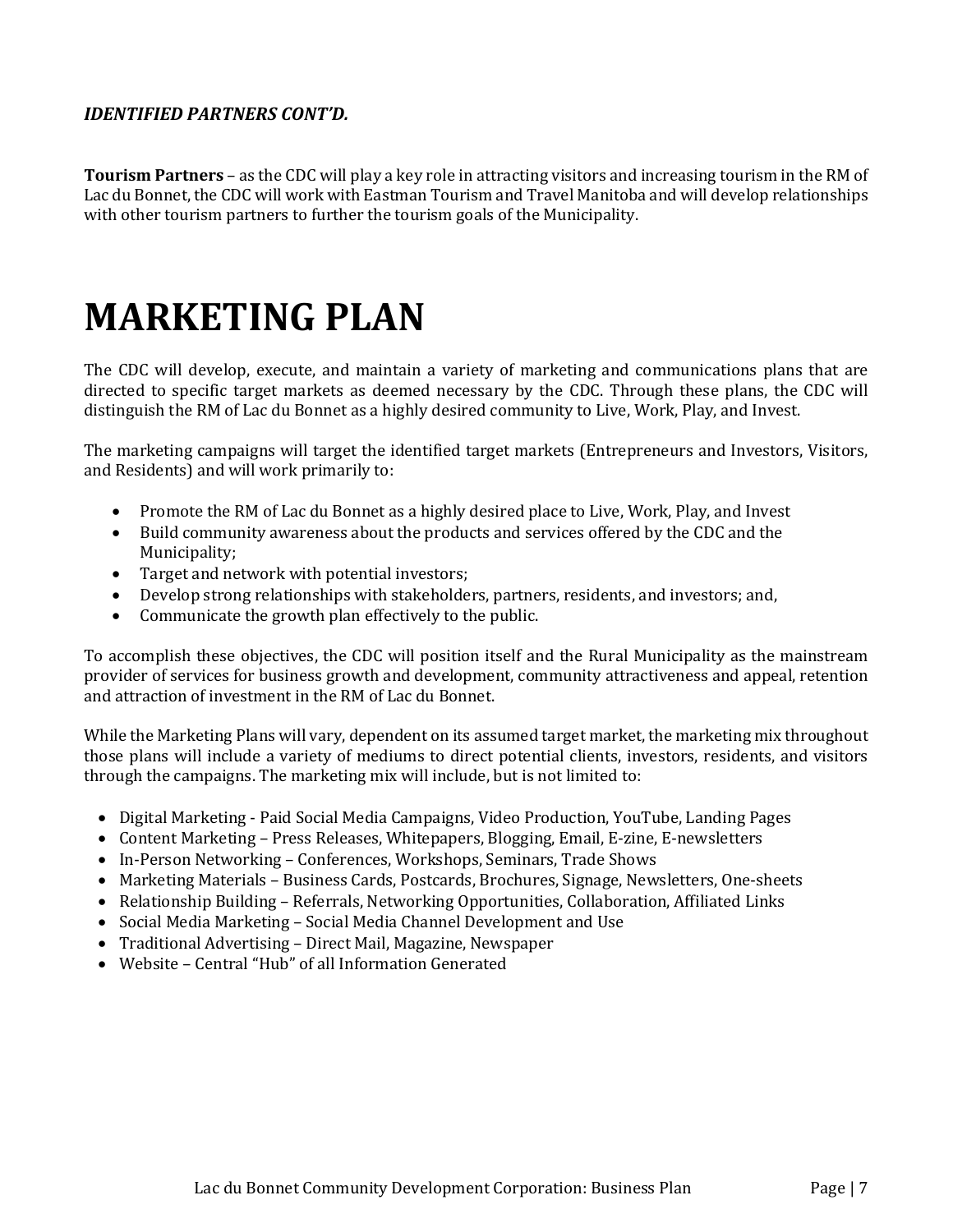#### <span id="page-7-0"></span>*PRODUCTS AND SERVICES OF THE CDC*

The CDC will offer a variety of products and services that focus on the four priorities of the Strategic Plan and meet the needs of the outlined target markets. The CDC will provide both internal products and services to support the organization and the Rural Municipality of Lac du Bonnet and external products and services to support the residents, businesses, investors, and non-profit organizations we serve.

#### **INTERNAL PRODUCTS AND SERVICES**

**Planning and Planning Documents** – to support the operations of the CDC, this would include but is not limited to identified project planning, strategic planning, marketing planning, event planning, and more.

**Project Management** – initiating, planning, executing, maintaining and closing projects as identified by the RM Council, its Administration, and the CDC.

**Promotion and Marketing** – as outlined in the Marketing and Communications Plans, this would include, but is not limited to, the development and maintenance of a website, social media channels, newsletters, news releases, trade show participation, and more.

**Marketing Material Development** – graphic design and development of needed marketing materials for the CDC, RM Council and its Administration, as deemed necessary; this would include, but is not limited to brochures, flyers, banners, postcards, reports, digital marketing campaign designs, traditional advertising campaign designs, and more.

**Video Production and Development** – of short-form and long-form commercials featuring the quality of life in the RM of Lac du Bonnet to encourage and invite investors and visitors.

**Branded Merchandise Development** – graphic designs to support the Lac du Bonnet Branded Merchandise Line, "Come for the Weekend, Stay for Life!"

#### **EXTERNAL PRODUCTS AND SERVICES**

**Business Development Support** – to assist qualified individuals and organizations with Strategic Plans, Business Development Plans, Marketing Plans, Succession Plans, and more.

**Training Opportunities and Resources** – provide or work with partners to provide business and tourismrelated training in the community and develop training materials, such as Whitepapers, One-Sheets, Community Reports, and Blog Articles to share information.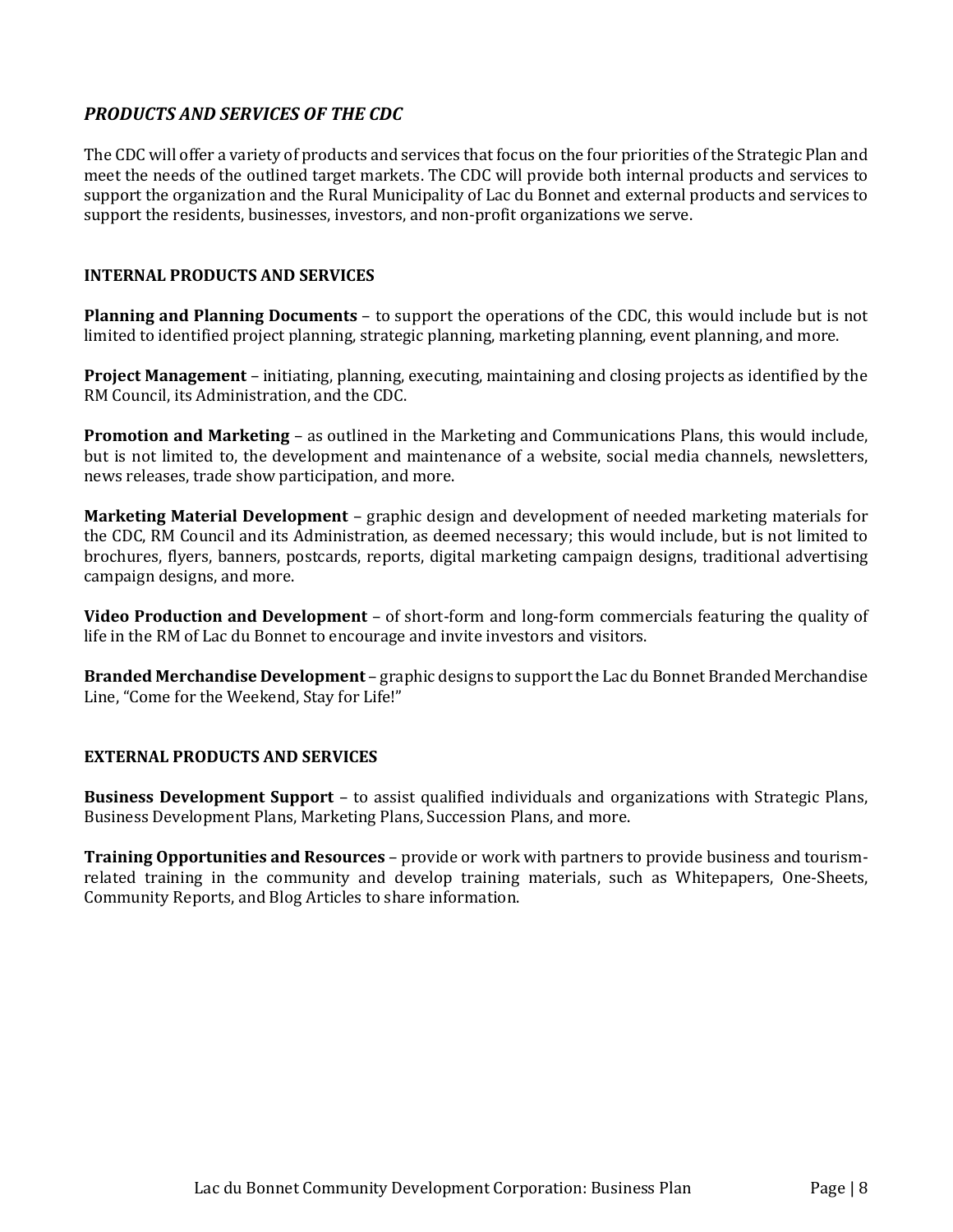## <span id="page-8-0"></span>**MANAGEMENT AND ORGANIZATION**



#### <span id="page-8-1"></span>*SHAREHOLDER*

As the sole Shareholder, the Rural Municipality of Lac du Bonnet will be responsible for funding the operations of the CDC. The Shareholder shall have the right to supersede Board decisions or operations if improprieties that could put the corporation at risk are suspected, such as legal, financial or statutory liabilities.

The Shareholder will appoint two members to the CDC Board of Directors to act as liaisons between the Shareholder and the CDC Board of Directors.

#### <span id="page-8-2"></span>*COMMUNITY DEVELOPMENT CORPORATION BOARD OF DIRECTORS*

The CDC will be governed by a Board of Directors, local volunteers who are dedicated to the ongoing development of Lac du Bonnet. The Board should represent a cross-section of community leaders, stakeholders, and expertise to provide leadership, direction and decision-making for the activities of the CDC.

Members of the Board will be comprised of community members who possess the required skills to enhance the operation of the CDC. The Board of Directors shall be comprised of seven appointed Directors and three elected Directors, as outlined in the CDC By-laws.

The Board will set the social, environmental, and economic objectives for the CDC based on the Municipal Strategic Plan and initiatives.

#### <span id="page-8-3"></span>*ECONOMIC DEVELOPMENT OFFICER*

The CDC would be best suited to hire or contract an Economic Development Officer (EDO) to oversee the daily operations of the Corporation. The EDO is expected to conduct the activities and operations of the CDC, keeping the Board of Directors informed.